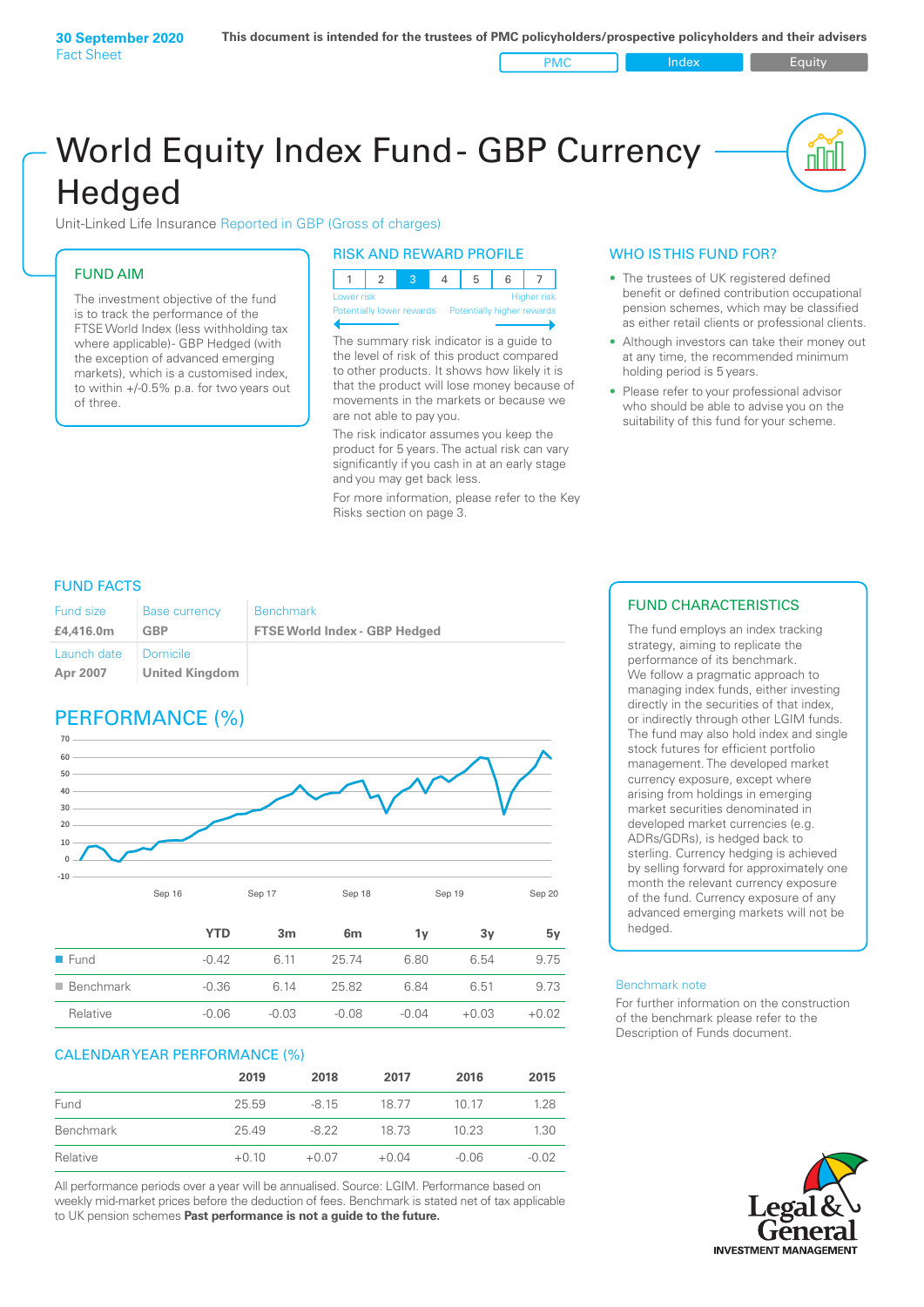### World Equity Index Fund - GBP Currency Hedged

Unit-Linked Life Insurance Reported in GBP (Gross of charges)

### PORTFOLIO BREAKDOWN

All data source LGIM unless otherwise stated. Totals may not sum due to rounding. In order to minimise transaction costs, the Fund will not always own all the assets that constitute the index and on occasion it will own assets that are not in the index.



#### SECTOR (%)

| $\blacksquare$ Technology  | 22.3 |
|----------------------------|------|
| $\blacksquare$ Financials  | 16.5 |
| $\blacksquare$ Industrials | 12.9 |
| $\blacksquare$ Health Care | 12.6 |
| ■ Consumer Services        | 12.2 |
| Consumer Goods             | 11.4 |
| ■ Basic Materials          | 4 N  |
| $\blacksquare$ Utilities   | 3.1  |
| $\Box$ Oil & Gas           | 2.6  |
| $\Box$ Other               | 25   |
|                            |      |



| ■ Large            | 81.3 |
|--------------------|------|
| $\blacksquare$ Mid | 18.8 |

■ Top 10 holdings 16.1% Rest of portfolio 83.9% No. of holdings in fund 2,614 No. of holdings in index 2,569

| Apple Inc                          | 39   |
|------------------------------------|------|
| Microsoft Corp                     | 33   |
| Amazon.Com Inc                     | 28   |
| Facebook                           | 13   |
| Alphabet CI A                      | O 9  |
| Alphabet CI C                      | O 9  |
| Johnson & Johnson                  | 0 S  |
| Taiwan Semiconductor Manufacturing | 0 S  |
| Procter & Gamble Company           | 0.7  |
| Visa Inc Class A                   | () / |
|                                    |      |

#### COUNTRY (%)

|                      | <b>United States</b> | 61.5 |  |
|----------------------|----------------------|------|--|
|                      | Japan                | 8.1  |  |
| $\frac{4}{\sqrt{2}}$ | United Kingdom       | 4.1  |  |
|                      | France               | 3.0  |  |
|                      | Switzerland          | 3.0  |  |
|                      | Germany              | 2.9  |  |
|                      | Canada               | 2.6  |  |
|                      | Australia            | 2.1  |  |
|                      | Taiwan               | 1.8  |  |
|                      | Other                | 10.9 |  |
|                      |                      |      |  |



comprises 25 fund managers, supported by two analysts. Management oversight is provided by the Global Head of Index Funds. The team has average industry experience of 15 years, of which seven years has been at LGIM, and is focused on achieving the equally important objectives of close tracking and maximising returns.